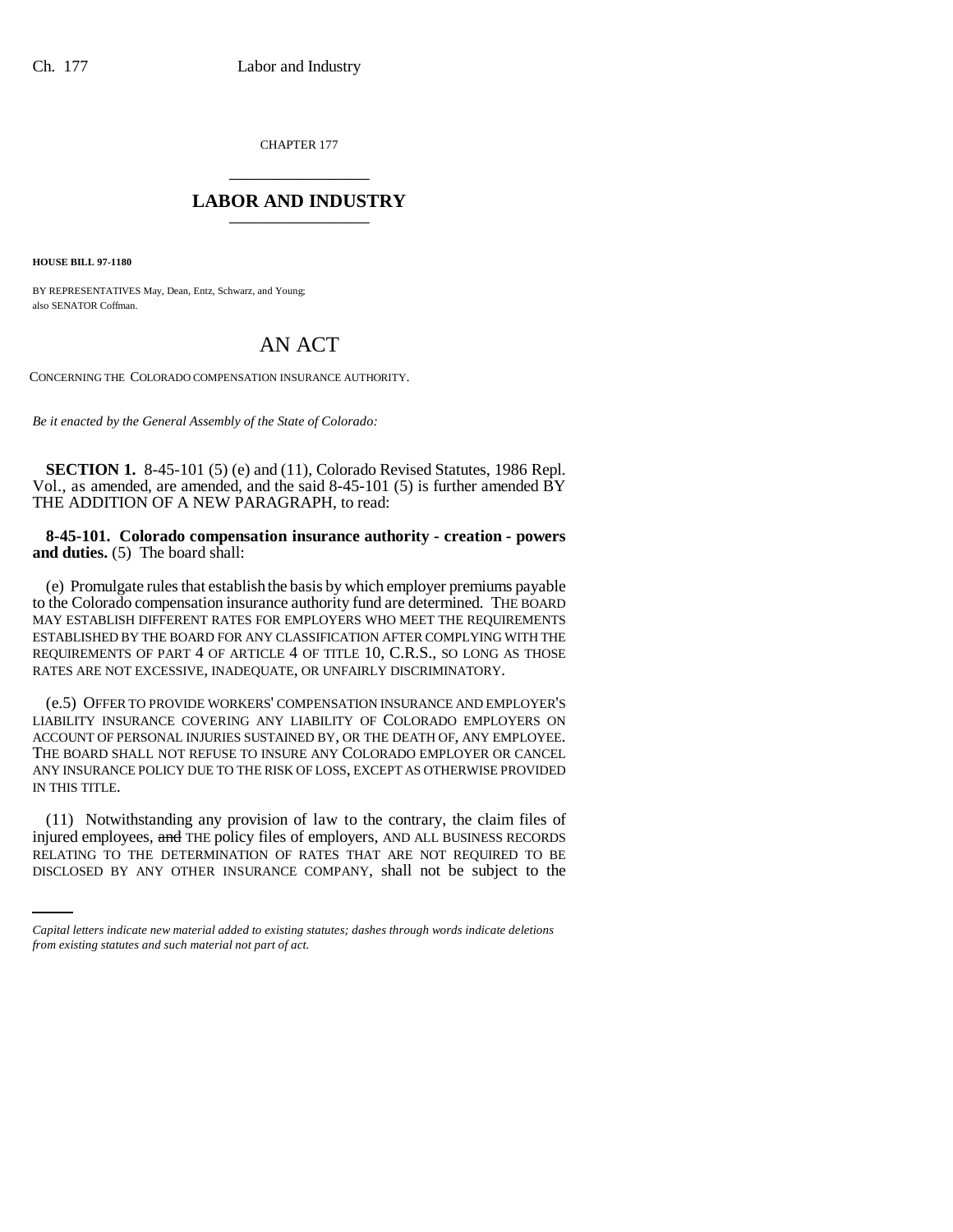provisions of part 2 of article 72 of title 24, C.R.S.

**SECTION 2.** 8-45-106, Colorado Revised Statutes, 1986 Repl. Vol., as amended, is amended to read:

**8-45-106. Insurance at cost - board may impose surcharges.** (1) It is the duty of the board, in the exercise of the powers and discretion conferred upon it by articles 40 to 47 of this title, ultimately to fix and maintain, for each class of occupation, the lowest possible rates of premium consistent with the maintenance of a solvent Colorado compensation insurance authority fund, and the creation and maintenance of a reasonable surplus after the payment of legitimate claims for injury and death, that may be authorized to be paid from the Colorado compensation insurance authority fund for the benefit of injured and dependents of killed employees.

(2) THE BOARD MAY IMPOSE A PREMIUM SURCHARGE, NOT TO EXCEED AN ADDITIONAL FIFTY PERCENT, FOR UP TO TWELVE CONTINUOUS MONTHS, AS A CONDITION PRECEDENT TO INSURE OR REINSURE AN EMPLOYER WHOSE POLICY WAS CANCELED OR TERMINATED BY ANY INSURER FOR REASONS OF FRAUD OR INTENTIONAL MISREPRESENTATION OF A MATERIAL FACT; EXCEPT THAT, IF AN EMPLOYER DISPUTES THE IMPOSITION OF SUCH SURCHARGE, THE EMPLOYER MAY MAKE A COMPLAINT TO THE COMMISSIONER OF INSURANCE. IF THE COMMISSIONER OF INSURANCE DETERMINES THAT THE BOARD, IN IMPOSING A PREMIUM SURCHARGE, HAS ENGAGED IN ANY CONDUCT IN VIOLATION OF PART 11 OF ARTICLE 3 OF TITLE 10, C.R.S., THE COMMISSIONER MAY TAKE ANY ACTION THE COMMISSIONER DEEMS APPROPRIATE AND AUTHORIZED BY LAW.

**SECTION 3.** 8-45-111, Colorado Revised Statutes, 1986 Repl. Vol., as amended, is amended to read:

**8-45-111. Portions of premiums paid carried to surplus.** The board shall set aside such proportion as it may deem necessary of the earned premiums paid into the Colorado compensation insurance authority fund, as a contribution to the surplus of the fund. NO LATER THAN JANUARY 1, 2001, THE BOARD SHALL SUBMIT A PLAN FOR APPROVAL BY THE COMMISSIONER OF INSURANCE FOR THE ATTAINMENT OF A REASONABLE SURPLUS AS DETERMINED IN ACCORDANCE WITH SECTION 10-3-201, C.R.S., OR, SUCH SURPLUS AS APPROVED BY THE COMMISSIONER OF INSURANCE.

**SECTION 4.** 8-45-113 (1), Colorado Revised Statutes, 1986 Repl. Vol., as amended, is amended BY THE ADDITION OF A NEW PARAGRAPH to read:

**8-45-113. Policy canceled, when.** (1) (c) THE COLORADO COMPENSATION INSURANCE AUTHORITY SHALL NOT BE REQUIRED TO ISSUE A NEW POLICY OF INSURANCE TO AN EMPLOYER UNTIL ALL MONEYS DUE THE COLORADO COMPENSATION INSURANCE AUTHORITY HAVE BEEN PAID, ALL PREMIUMS HAVE BEEN PAID ON ALL CANCELED POLICIES, AND THE EMPLOYER HAS COMPLIED WITH ALL PROVISIONS OF THE CANCELED POLICY.

**SECTION 5.** 8-45-117 (1), (2), and (4), Colorado Revised Statutes, 1986 Repl. Vol., as amended, are amended, and the said 8-45-117 is further amended BY THE ADDITION OF A NEW SUBSECTION, to read: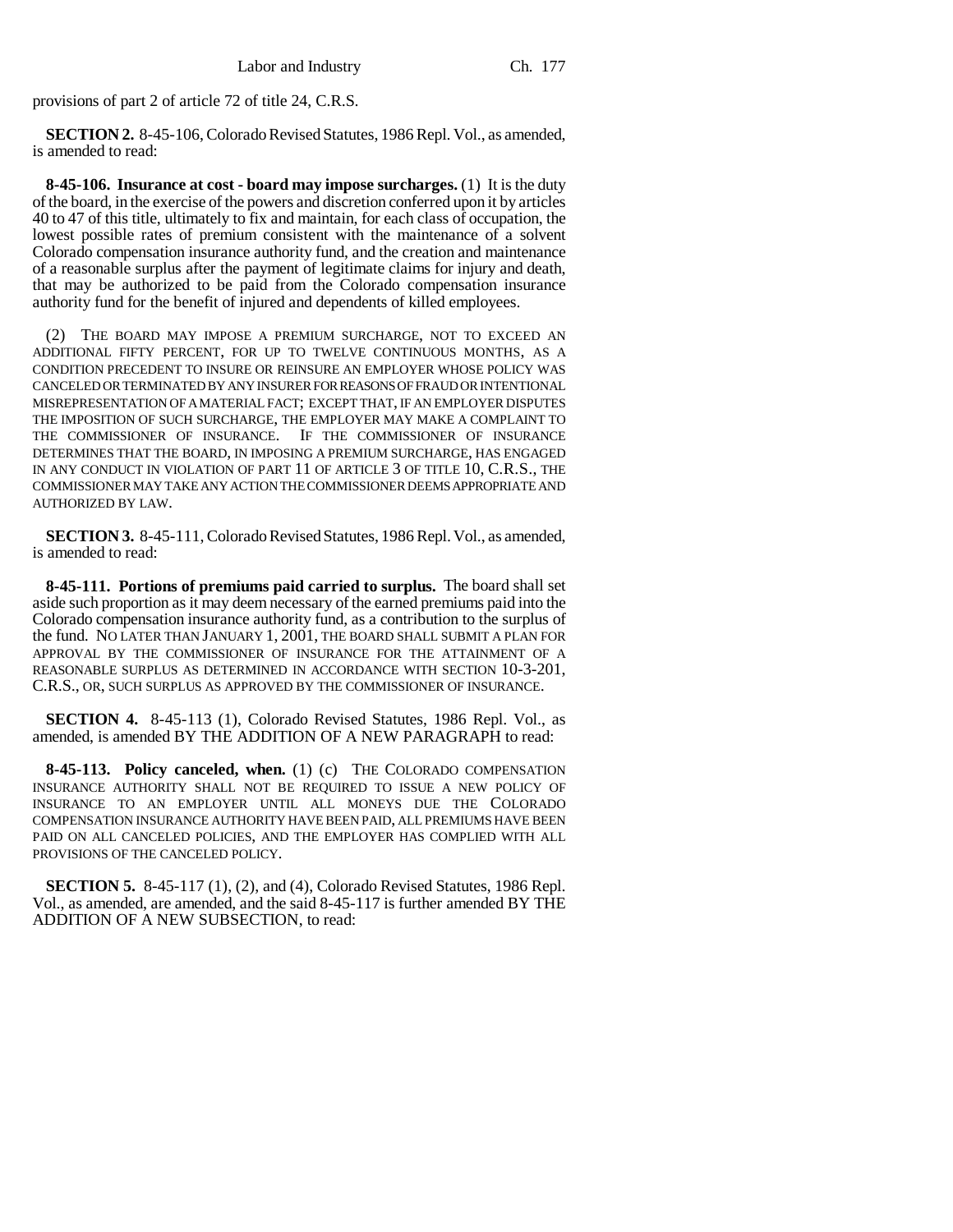**8-45-117. Regulation by commissioner of insurance.** (1) The Colorado compensation insurance authority shall be subject to regulation by the commissioner of insurance as provided in:

(a) Part 11 of article 3 of title 10, C.R.S., pertaining to unfair competition and deceptive practices;

(b) Beginning January 1, 1990, Part 4 of article 4 of title 10, C.R.S., pertaining to rate regulation; however, if the rates used by the Colorado compensation insurance authority are the national council on compensation insurance rates previously approved by the commissioner of insurance, the Colorado compensation insurance authority may deviate from said approved rates without the approval of the commissioner of insurance if the deviation results in a lower rate to eligible insureds. USE DIFFERENT RATES FOR EMPLOYERS WHO MEET THE REQUIREMENTS ESTABLISHED BY THE BOARD OF DIRECTORS AFTER COMPLYING WITH THE REQUIREMENTS OF PART 4 OF ARTICLE 4 OF TITLE 10, C.R.S., CONCERNING TYPE II INSURERS.

(c) SECTIONS 10-1-108 (8), 10-1-109, AND 10-1-102,C.R.S., EXCEPT (2) AND (4); 10-1-205, C.R.S., (1) THROUGH (6) AND (8); 10-3-109, C.R.S., EXCEPT FOR THE PUBLICATION REQUIREMENTS;10-3-118,C.R.S.;10-3-128,C.R.S.;10-3-202,C.R.S.; 10-3-207,C.R.S.;10-3-208,C.R.S.(1) AND (2);10-3-231,C.R.S.;10-3-239,C.R.S.; 10-3-241, C.R.S.; 10-3-701, C.R.S.; AND PART 8 OF ARTICLE 3 OF TITLE 10, C.R.S., EXCEPT AS THESE SECTIONS ARE INCONSISTENT WITH THE PROVISIONS OF THIS ARTICLE.

(2) For purposes of this section, the Colorado compensation insurance authority shall be deemed to be a company within the meaning of section  $10-1-102(4)$ , C.R.S.

(4) The costs of regulation by the commissioner THE COST OF EXAMINATIONS PERFORMED IN ACCORDANCE WITH SECTION 8-45-121 (4), shall be billed by the commissioner to the authority on a quarterly basis at prevailing hourly rates based upon time records kept by the commissioner. Any such payment received by the commissioner is hereby appropriated to the division of insurance in addition to any other funds appropriated for its normal operation.

(5) AT SUCH TIME AS A REASONABLE SURPLUS OF THE COLORADO COMPENSATION INSURANCE AUTHORITY FUND IS REACHED PURSUANT TO SECTION 8-45-111 OR WHEN THE COLORADO COMPENSATION INSURANCE AUTHORITY FAILS TO COMPLY WITH THE PLAN TO ATTAIN A REASONABLE SURPLUS AS SET FORTH IN SECTION 8-45-111, THE COLORADO COMPENSATION INSURANCE AUTHORITY SHALL BE SUBJECT TO REGULATION BY THE COMMISSIONER OF INSURANCE AS PROVIDED IN SECTION 10-1-205 (7) AND PART 4 OF ARTICLE 3 OF TITLE 10, C.R.S., TO THE EXTENT CONSISTENT WITH THE PROVISIONS OF THIS ARTICLE.

**SECTION 6.** 8-45-120 (1), Colorado Revised Statutes, 1986 Repl. Vol., as amended, is amended to read:

**8-45-120. State treasurer to invest funds.** (1) Except as provided in subsection (2) of this section, the state treasurer, AFTER CONSULTING WITH THE BOARD OF DIRECTORS OR THE BOARD'S DESIGNATED COMMITTEE AS TO THE OVERALL DIRECTION OF THE PORTFOLIO,shall invest any portion of the Colorado compensation insurance